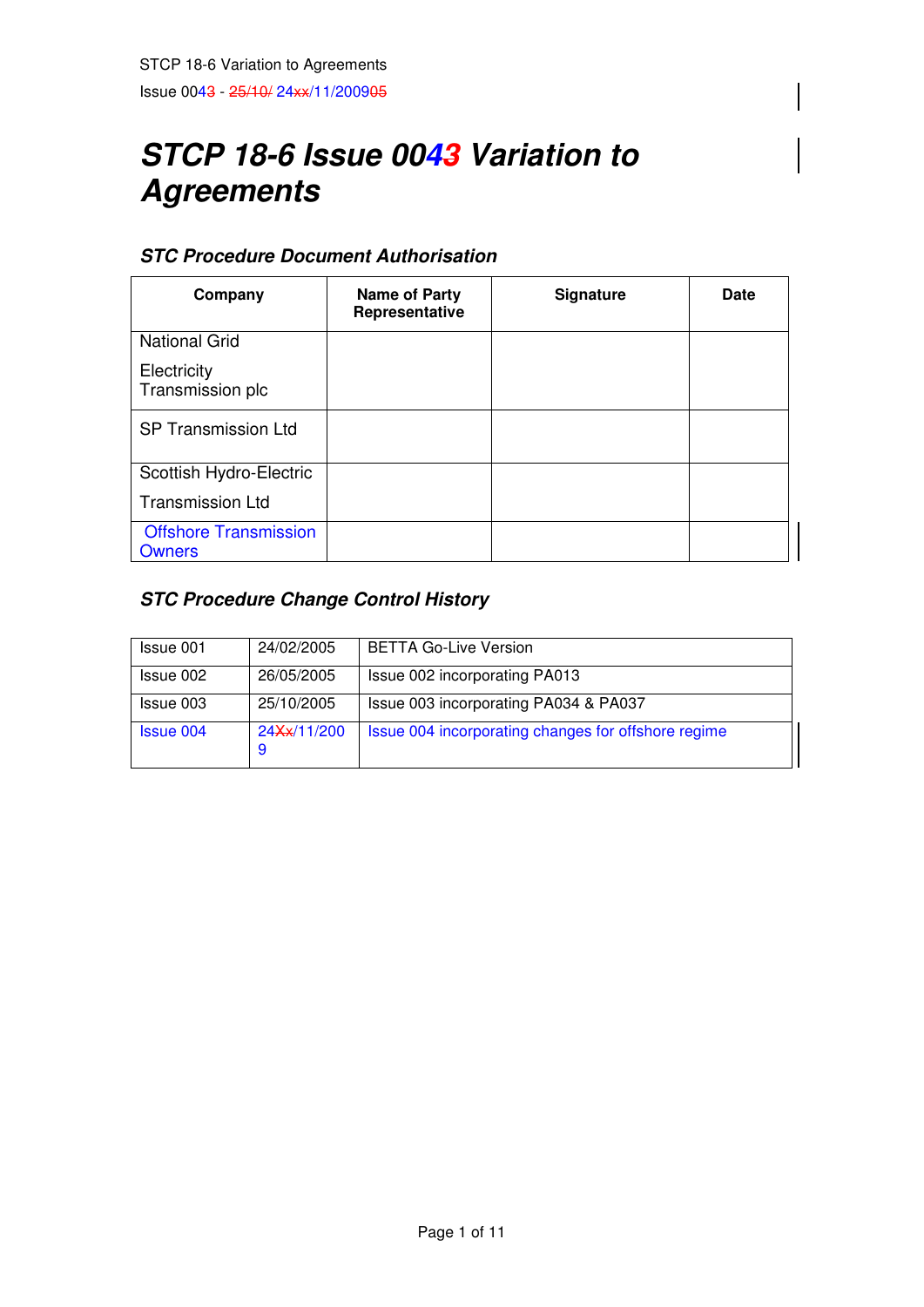# **1 Introduction**

#### **1.1 Scope**

- 1.1.1 This procedure sets out the process for the exchange of information between Parties to enable:
	- NGET to vary a Bilateral Agreement at any time;
	- NGET to vary a Construction Agreement prior to the Completion Date; or
	- a TO to vary a TO Construction Agreement or update the Connection Site Specification.
- 1.1.2 This procedure applies to variations to agreements allowed under the terms of the STC, CUSC and ad-hoc changes to agreements.
- 1.1.3 This procedure defines the tasks, formal documentation, interface requirements, timescales and responsibilities required of National Grid Company (NGET ), the Host Transmission Owner (Host TO), Affected Transmission Owner(s) (Affected TO(s)) and Other Affected TO(s). It applies from receipt of a notification from any Party that a Bilateral Agreement, Construction Agreement, TO Construction Agreement or Connection Site Specification needs amending to the modification of such agreements or documents.
- 1.1.4 This procedure applies to NGET and each TO. For the purpose of this document, TOs are:
	- SPT;
	- SHETL; and
	- All Offshore Transmission Licence holders as appointed by Ofgem from time to time.

#### **1.2 Objectives**

1.2.1 The objective of this procedure is to detail how the variation to agreements process will be addressed across the NGET - TO interfaces to enable the Parties to discharge their responsibilities under the STC and to ensure that their responsibilities are clear.

#### **1.3 Background**

- 1.3.1 There are a number of circumstances which may require an amendment to the agreements listed in Section 1.1.1. These include, inter alia:
	- Changes to Programme and works:
		- o a newly signed TO Construction Offer;
		- o a TEC increase notification;
		- o a TEC decrease notification; or
		- o the termination of a Bilateral Agreement or early termination of a Construction Agreement;
	- Delays to Programme and works:
		- o Consents driven changes (in accordance with STC Schedule 9, 2.4.2); or
		- o delays to programme and works (as specified in STC Schedule 9, 3.2).
	- changes to technical design or operational criteria forming part of a TO Construction Agreement or Connection Site Specification; and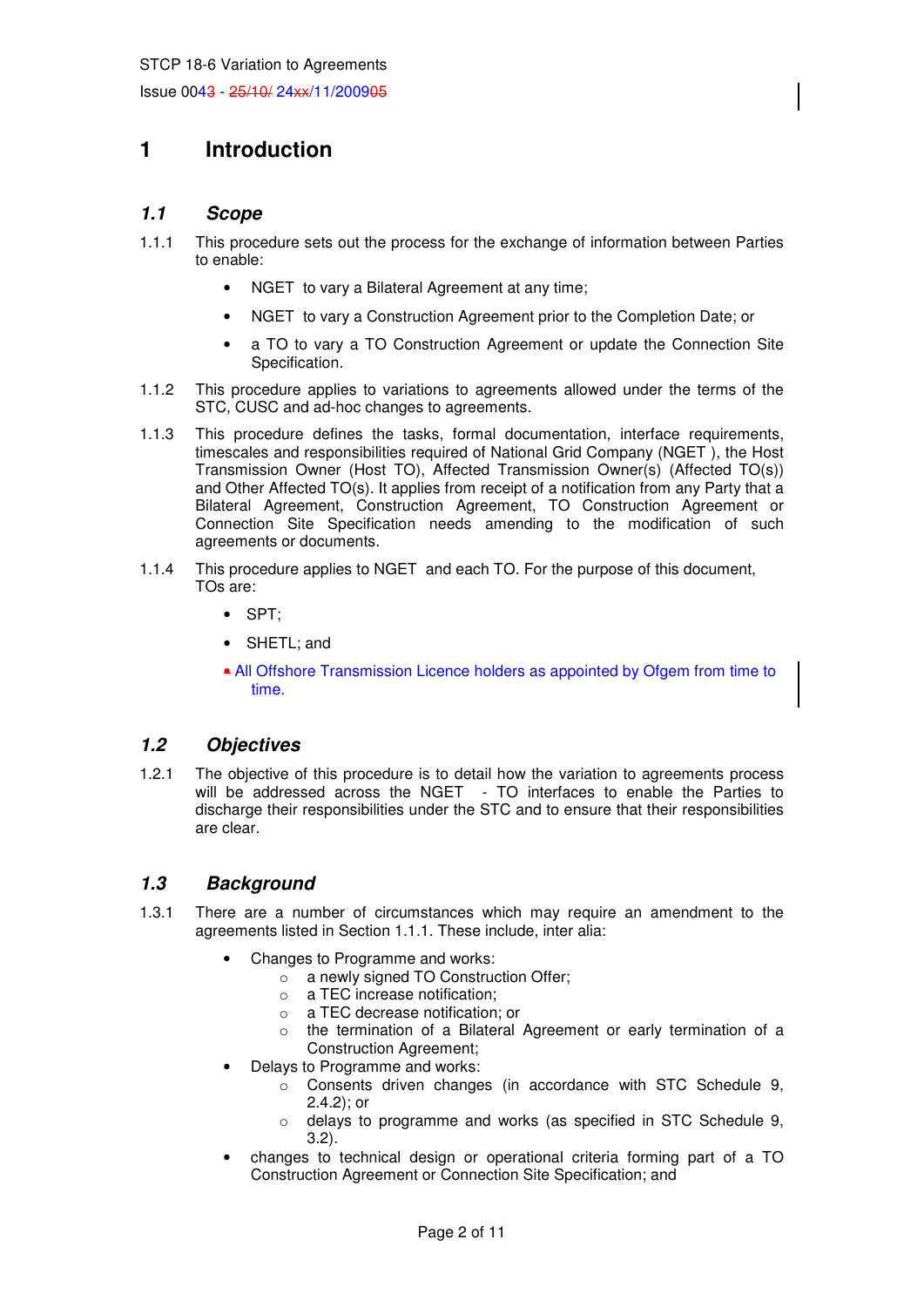• ad-hoc request for modifications by Users/NGET /TO where Parties agree that a Modification Application is not required.

# **2 Key Definitions**

#### **2.1 For the purposes of STCP 18-6:**

- 2.1.1 **Affected Parties** means the Host TO, Affected TO(s) and Other Affected TO(s) as appropriate, involved in producing TO Construction Offers relating to a particular User Application.
- 2.1.2 **Affected TO(s**) means any Transmission Owner in relation to whose Transmission System the Relevant Connection Site satisfies the criteria set out in the STC, Schedule Four. (see STC Section D, part 2, paragraph 2.2.2).
- 2.1.3 **Defaulting Party** means Defaulting Party as defined in STC Schedule 9.
- 2.1.4 **Host TO** means the Transmission Owner, whose Transmission System is located at the Relevant Connection Site. (see STC Section D, part 2, paragraph 2.2.1).
- 2.1.5 **STC Schedule 9 Affected Party** means Affected Party as defined in STC Schedule 9 (this differs from Affected Parties as defined in 2.1.1).
- 2.1.6 **STC Schedule 9 Affected Party's Works** means Affected Party's Works as defined in STC Schedule 9.
- 2.1.7 **TO Termination Notice** means a notice send by a TO to NGET upon the termination of a TO Construction agreement.

### **3 Procedure**

#### **3.1 Consideration of Change**

- 3.1.1 NGET shall notify the Affected Parties when a User has signed an Offer by sending them an updated Scheme Briefing Note in accordance with STCP 18-1 Connection and Modification Application, STCP 18-2 Use of System Application or STCP 18-3 TEC Changes (in the case of a TEC increase)
- 3.1.2 In the case of a TEC decrease, NGET shall notify the relevant Parties when the decrease has been effected in accordance with STCP18-3 TEC Changes.
- 3.1.3 In the event of the termination of a Bilateral Agreement or the early termination of a Construction Agreement, NGET shall issue a TO Termination Notice to the Affected Parties in accordance with STCP 19-2 Construction Process and Scheme Closure.
- 3.1.4 The Affected Parties shall, as soon as reasonably practicable, assess the effect of the accepted TO Construction Offer/TEC Decrease notification/TO Termination Notice on the Transmission Connection Asset Works, Transmission Reinforcement Works, One Off Works and Third Party Works of all relevant existing TO Construction Agreement(s) or, where there is no TO Construction Offer, they shall asses the effect on the relevant technical design or operational criteria previously notified by the Affected Parties to NGET .
- 3.1.5 The Affected Parties shall discuss with NGET any identified effects and issues resulting from the assessment carried out under section 3.1.4. The Affected Parties shall notify NGET in writing of any required amendments to the affected agreement(s) or documents that affect Users. NGET shall amend such agreements/documents as appropriate.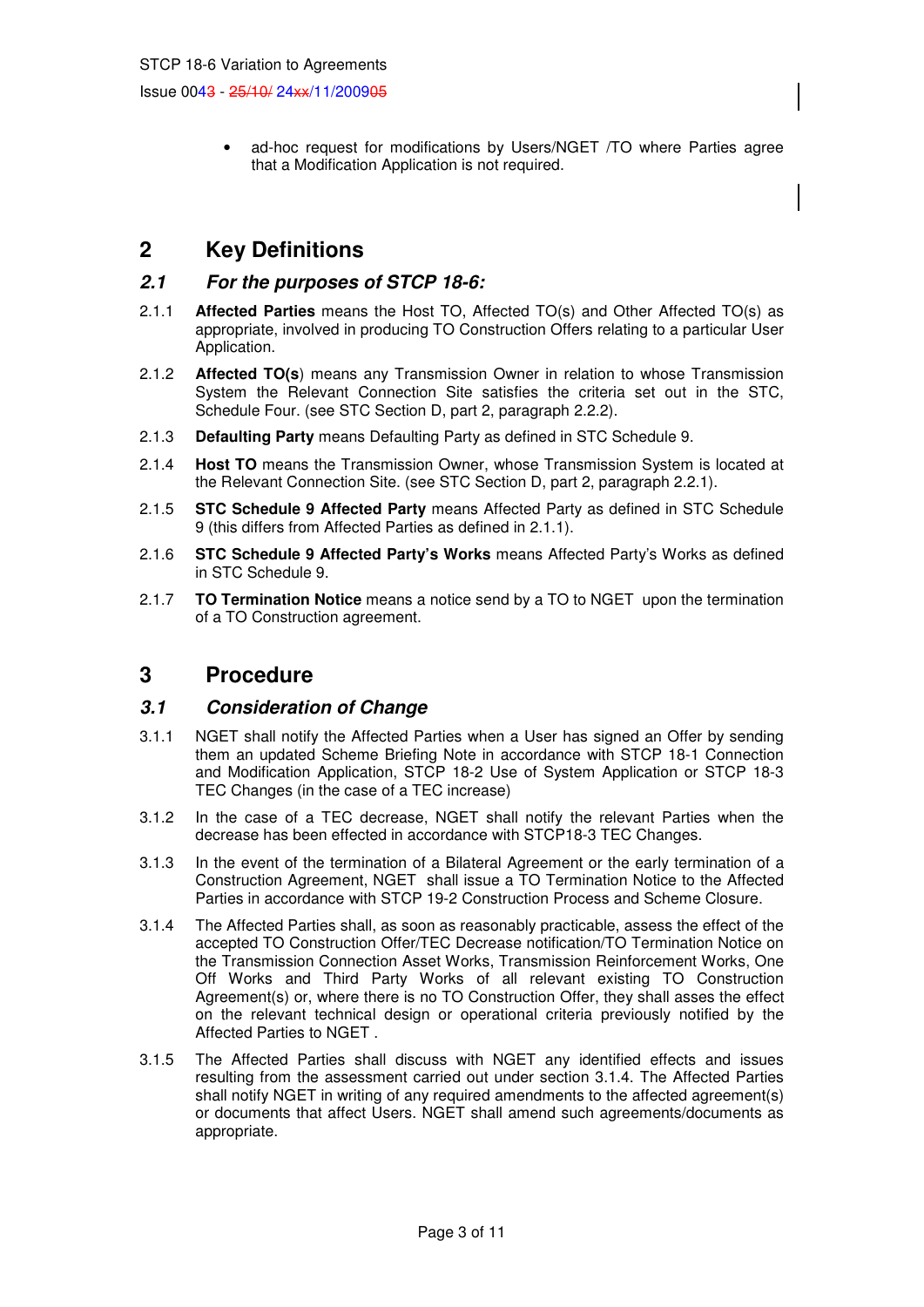3.1.6 NGET shall inform the Affected Parties as soon as reasonably practicable after NGET has NGET has notified the User(s) of the changes to the relevant Construction Agreement(s) or Bilateral Agreement(s).

#### **3.2 Delays to Programme and Works**

- 3.2.1 As soon as any of the Affected Parties becomes aware of the need to amend Transmission Construction Works because of a Consents driven change(s), that Affected Party shall make revisions to the relevant Appendices of the TO Construction Agreement that include such Transmission Construction Works and any related charges and inform NGET as soon as reasonably practicable.
- 3.2.2 Within 28 days of an STC Schedule 9 Affected Party becoming aware of an occurrence as allowed for under STC Schedule 9, 3.2, giving rise to a delay in carrying out any of the STC Schedule 9 Affected Party's Works they shall notify the Defaulting Party in writing of such occurrence together with an estimate of the proposed delay which it will cause the STC Schedule 9 Affected Party. Once the new date(s) are fixed the TO Construction Programme and/or TO Commissioning Programme shall be deemed automatically amended as appropriate.

#### **3.3 Changes to technical design or operational criteria forming part of the TO Construction Agreement or Connection Site Specification**

- 3.3.1 If a TO wishes to change the technical design or operation criteria that form part of the TO Construction Agreement or the Connection Site Specification (as appropriate), the TO shall notify NGET as soon as reasonably practicable. The notice shall include the amendments that the TO considers to be required and the reasons why the TO considers the modification is required.
- 3.3.2 If required NGET shall request further detail/clarification from the TO.
- 3.3.3 NGET shall issue a Modification Notification to the User if the change notified to NGET under section 3.3.1 requires a change to Appendices F1, F3 or F5 to the relevant Bilateral Connection Agreement, or Appendices F1, F3, F4 or F5 to the relevant Bilateral Embedded Generation Agreement. If a User submits a Modification Application to NGET as a result of the Modification Notification, NGET shall issue a NGET Construction Application to the Affected Parties and STCP18-1 Connection and Modification Application process will be followed. Where a User is not required to submit a Modification Application then NGET and the Affected Parties shall discuss and agree the process and timetable for considering, agreeing and documenting the required changes to the relevant TO Construction Agreement or Connection Site Specification, as appropriate.
- 3.3.4 Where a User wishes to change Appendices F1, F3 or F5 to the relevant Bilateral Connection Agreement, or Appendices F1, F3, F4 or F5 to the relevant Bilateral Embedded Generation Agreement, it may, at any time, submit a Modification Application to NGET . On receipt of that application the process detailed in STCP18-1 Connection and Modification Application shall be followed from step 3.1.1.
- 3.3.5 If the change notified by the TO to NGET under section 3.3.1 results in the need to change Appendix F4 of the relevant Bilateral Connection Agreement, or the User wishes to change Appendix F4 to the relevant Bilateral Connection Agreement, NGET and the Affected Parties shall discuss and agree the process and timetable for considering, agreeing and documenting the required changes to the relevant TO Construction Agreement or Connection Site Specification, as appropriate. Parties agree that such discussions shall take place and agreement reached within 5 days of receipt of the change notification.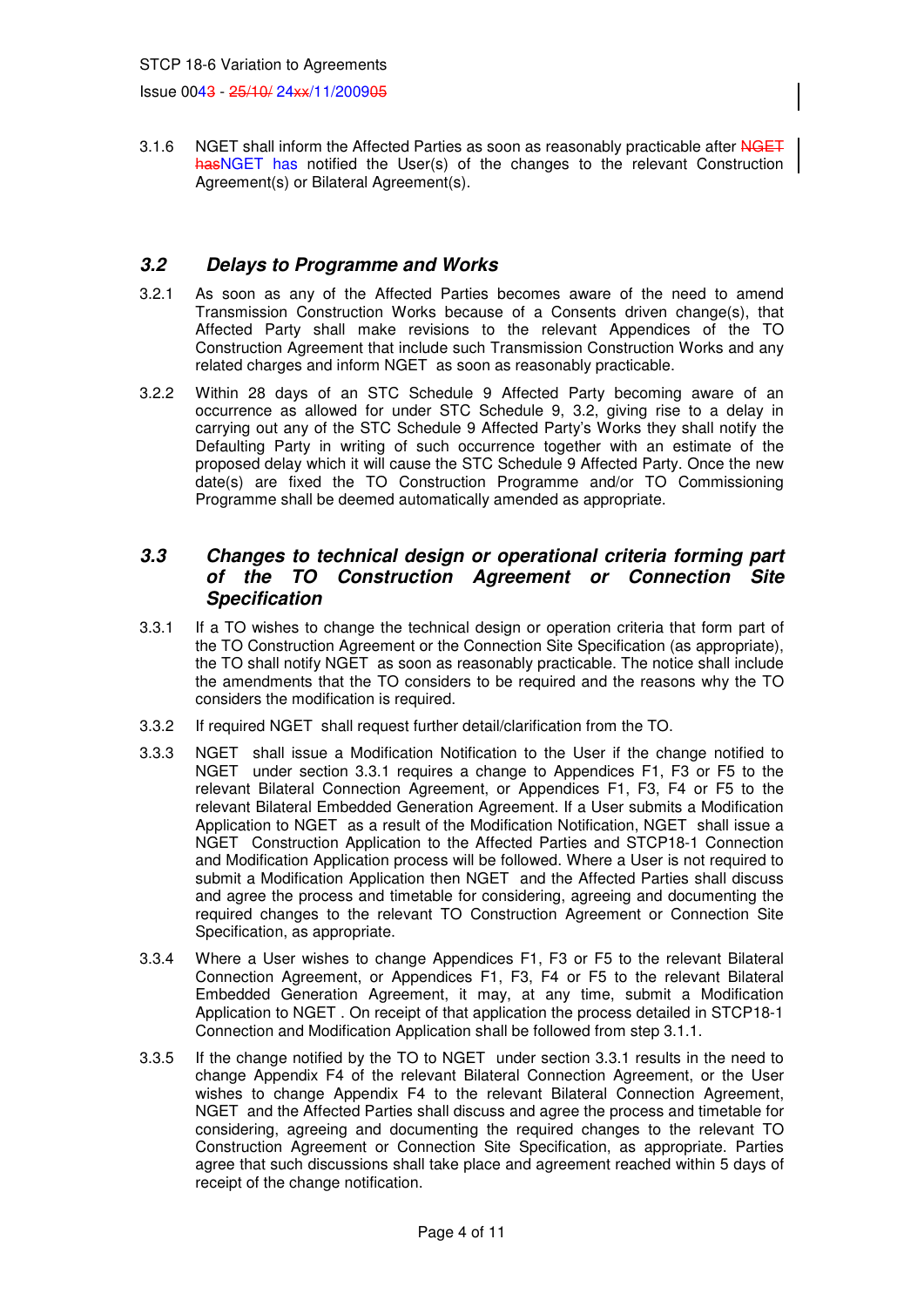#### **3.4 Ad-hoc request for modifications by Users/NGET /TO where Parties agreed a Modification Application is not required**

- 3.4.1 Where a User or NGET requests a change to a Bilateral Agreement or Construction Agreement which requires a modification to a TO Construction Agreement or Connection Site Specification, NGET and the Affected Parties shall discuss and agree whether this can be achieved without a Modification Application and if so the process and timetable for considering, agreeing and documenting the changes to the relevant TO Construction Agreement or Connection Site Specification.
- 3.4.2 Where a TO requests a change (other than those previously covered in sections 3.1 to 3.3) to a TO Construction Agreement or Connection Site Specification, NGET will discuss the impact with the User prior to agreeing a process and timetable with the TO and any Affected TO for considering, agreeing and documenting the changes to the relevant TO Construction Agreement or Connection Site Specification.

# **4 Nuclear Site Licence Provisions**

#### **4.1 General**

4.1.1 When following this process where this may interact with, impact upon or fall within the boundary of a Nuclear Site Licence holder's site, or may otherwise have any form of affect and/or implication for a nuclear power station, consideration must be given to the relevant provisions of the applicable Nuclear Site Licence Provisions Agreement, the CUSC Bilateral Connection Agreement for that site, paragraph 6.9.4 of the CUSC and Section G3 of the STCO/TO Code to ensure compliance with all of these  $\vert$ obligations.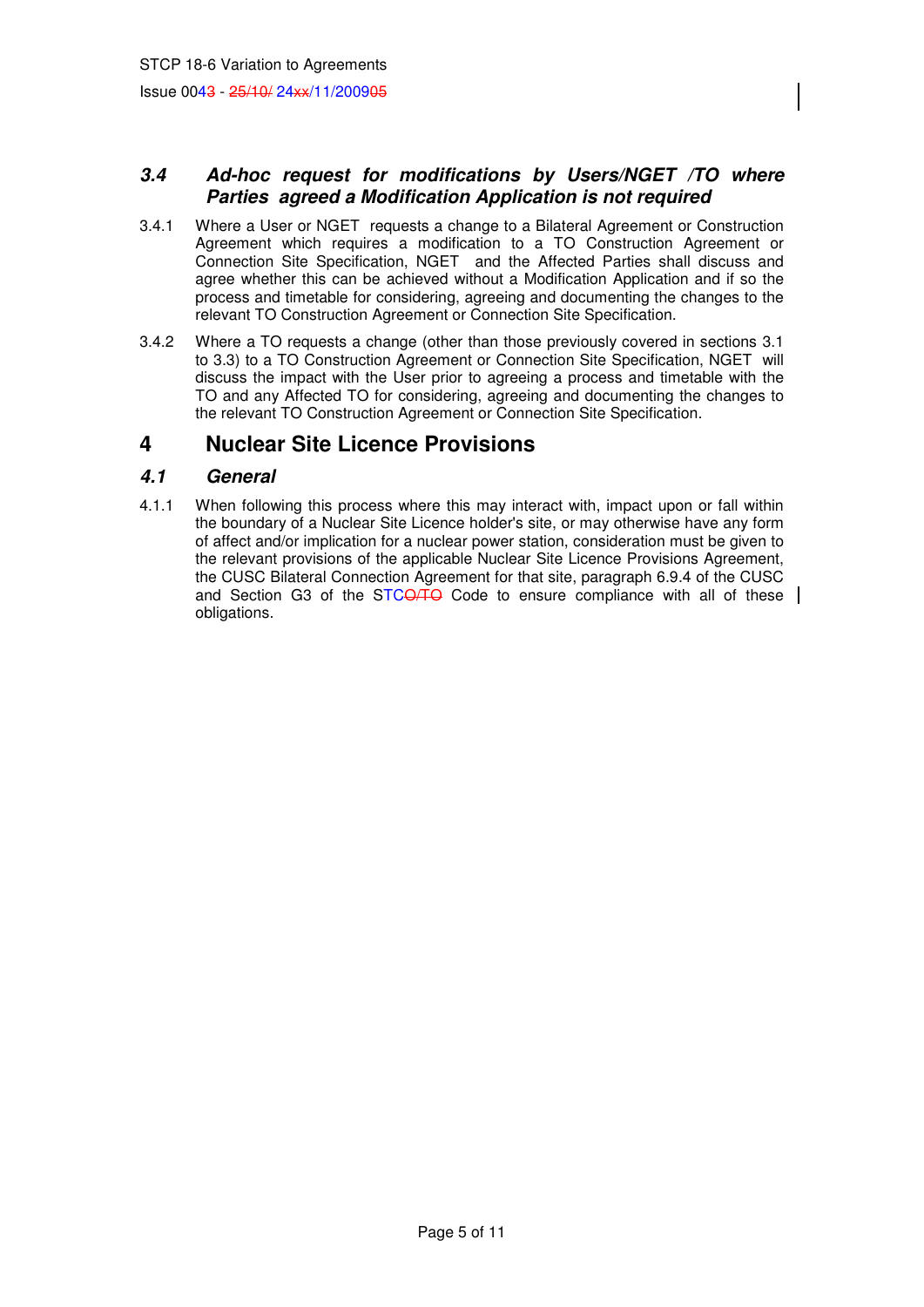# **Appendix A: Flow Diagram**

Note that the Process Diagrams shown in this Appendix A are for information only. In the event of any contradiction between the process represented in this Appendix and the process described elsewhere in this STCP, then the text elsewhere in this STCP shall prevail.

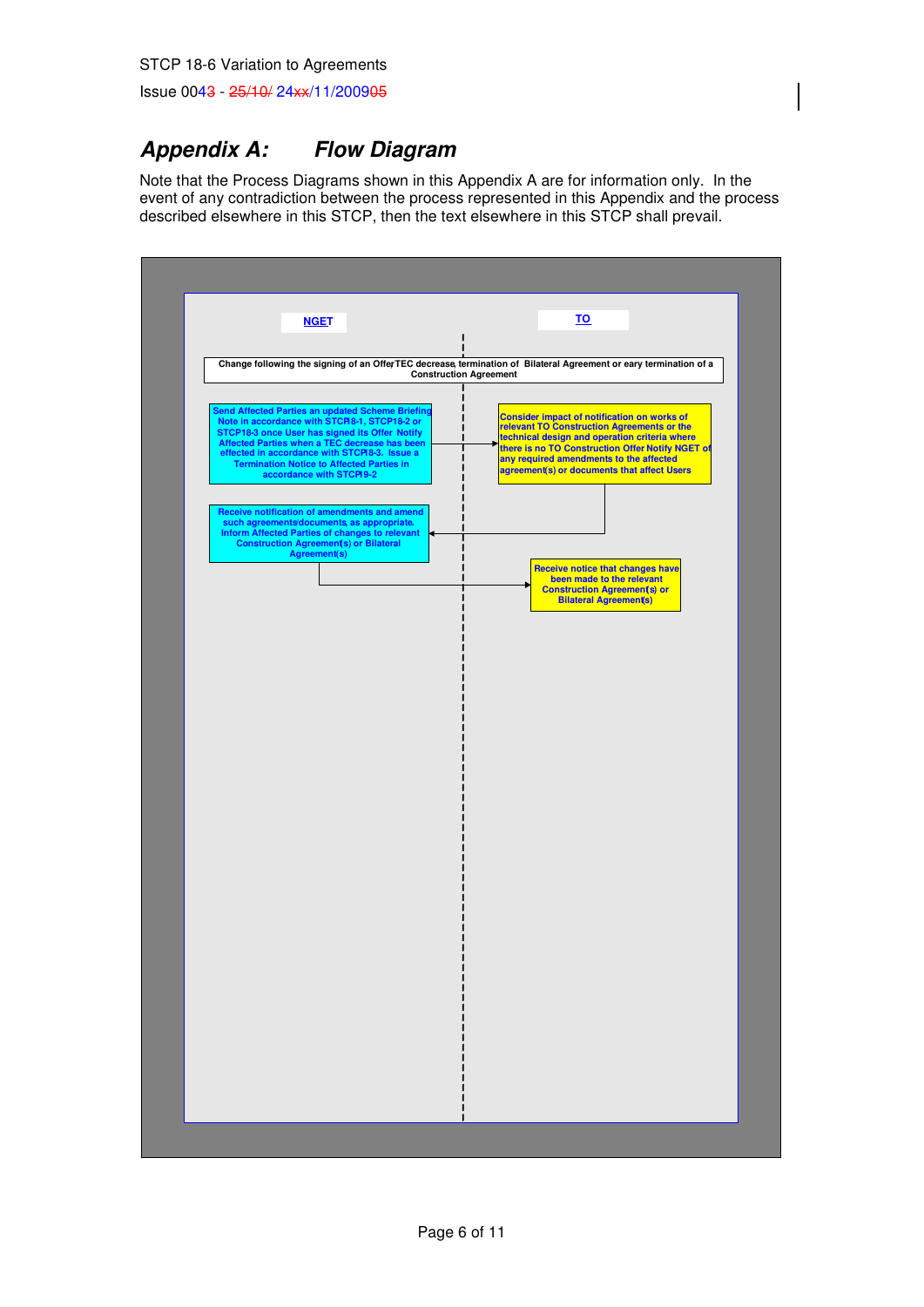#### STCP 18-6 Variation to Agreements

Issue 0043 - 25/10/ 24xx/11/200905

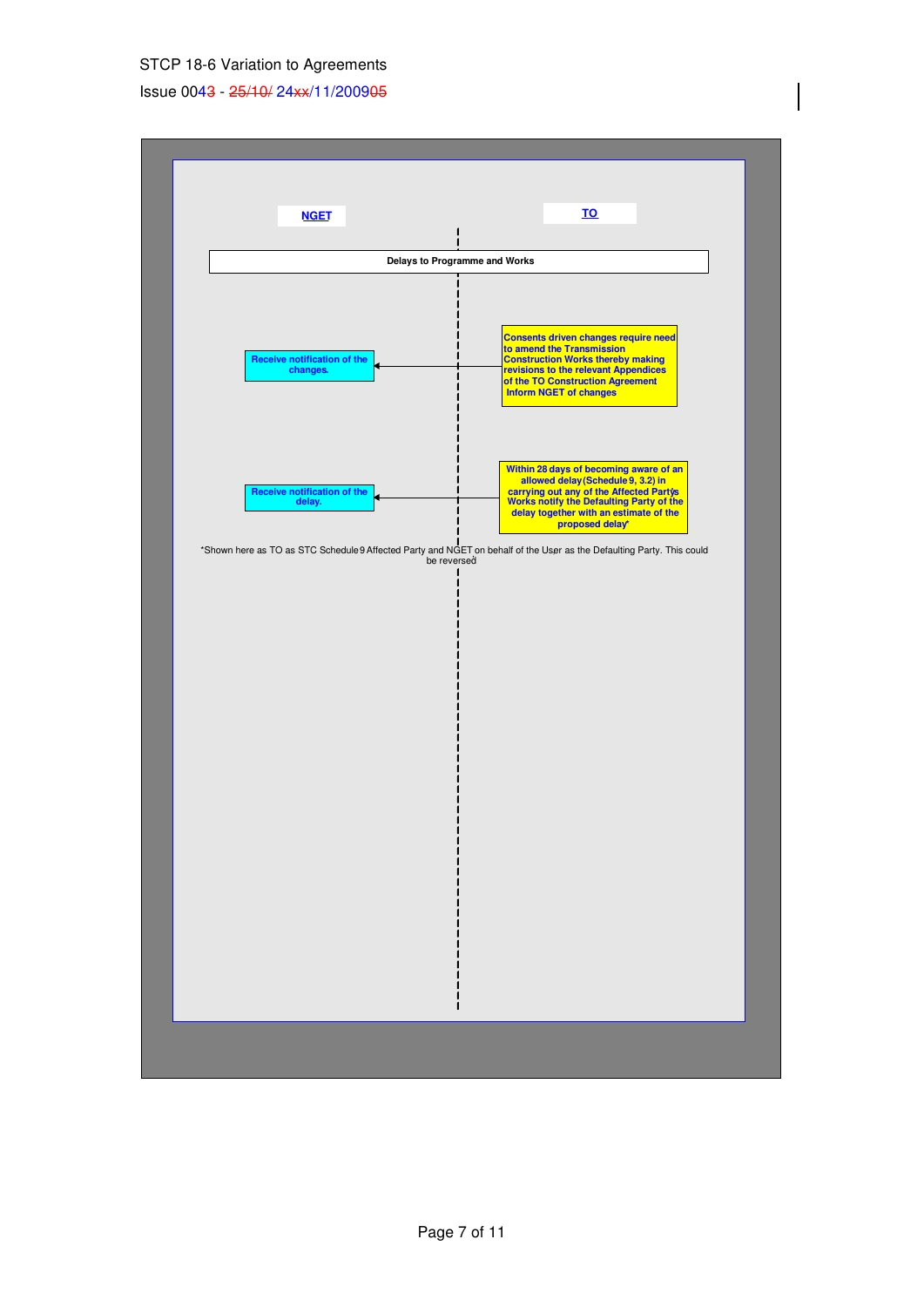#### STCP 18-6 Variation to Agreements

#### Issue 0043 - 25/10/ 24xx/11/200905

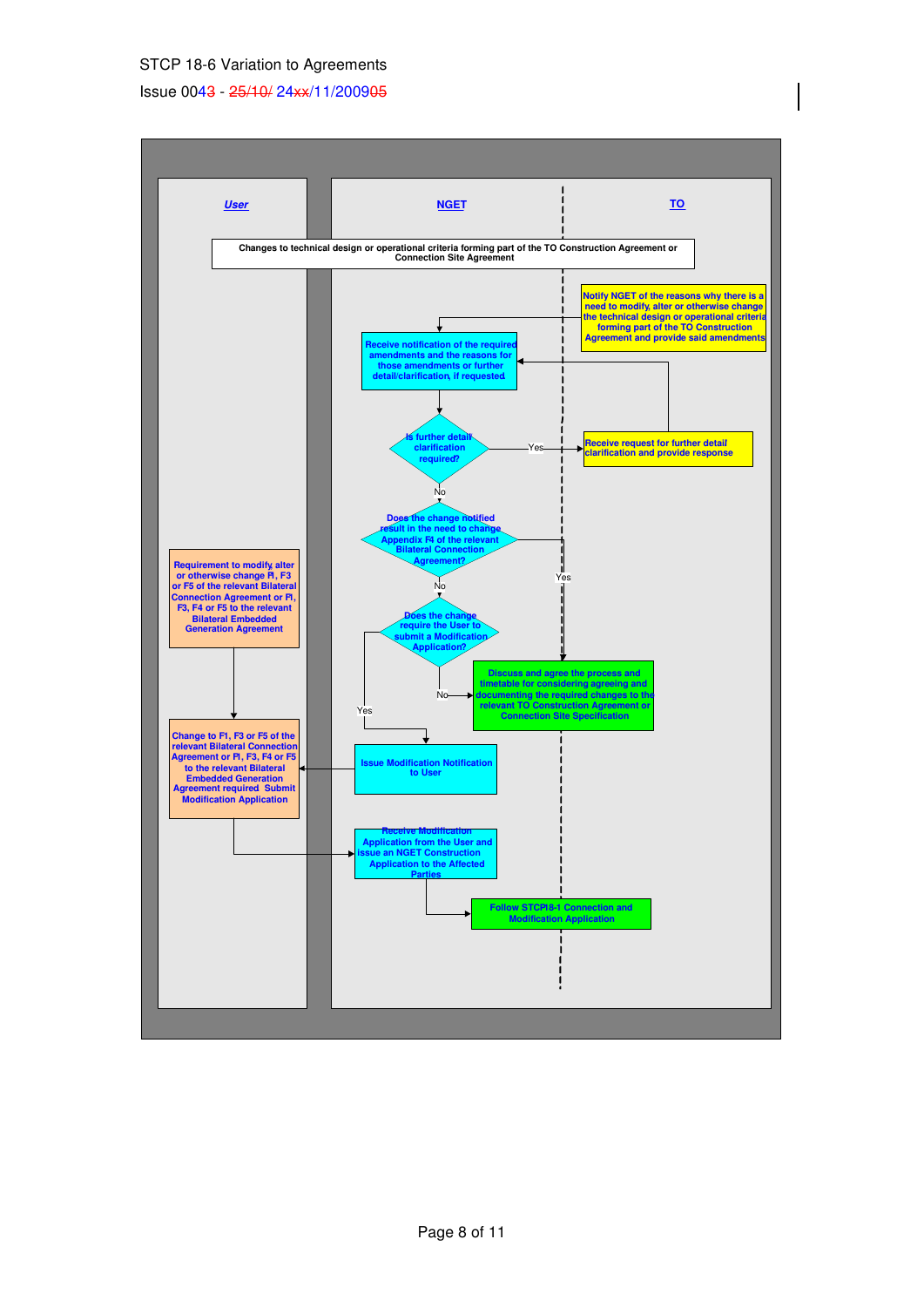#### STCP 18-6 Variation to Agreements

#### Issue 0043 - 25/10/ 24xx/11/200905

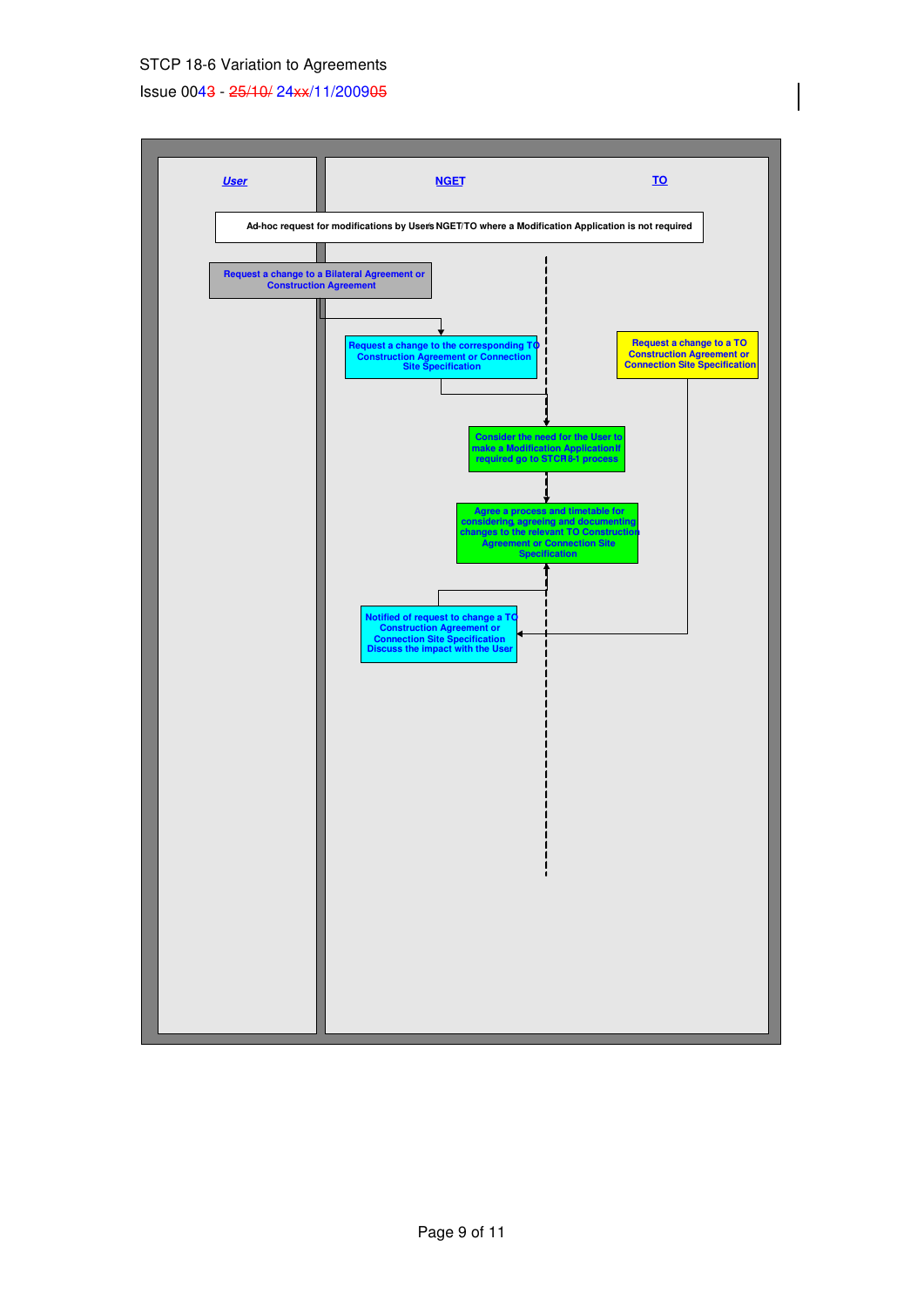# **Appendix B: Abbreviations & Definitions**

#### **Abbreviations**

OFTO Offshore Transmission Owner

SHETL Scottish Hydro-Electric Transmission Ltd

- SPT SP Transmission Ltd
- TO Transmission Owner
- TEC Transmission Entry Capacity

### **Definitions**

#### **STC definitions used:**

Connection Site Specification **Consents** NGET One Off Works Relevant Connection Site Third Party Works TO Commissioning Programme TO Construction Offer TO Construction Agreement TO Construction Programme Transmission Construction Works Transmission Connection Asset Works Transmission Reinforcement Works User

#### **CUSC definitions used:**

Bilateral Agreement Bilateral Connection Agreement Bilateral Embedded Generation Agreement Completion Date Construction Agreement Modification Application Modification Notification **Offer**